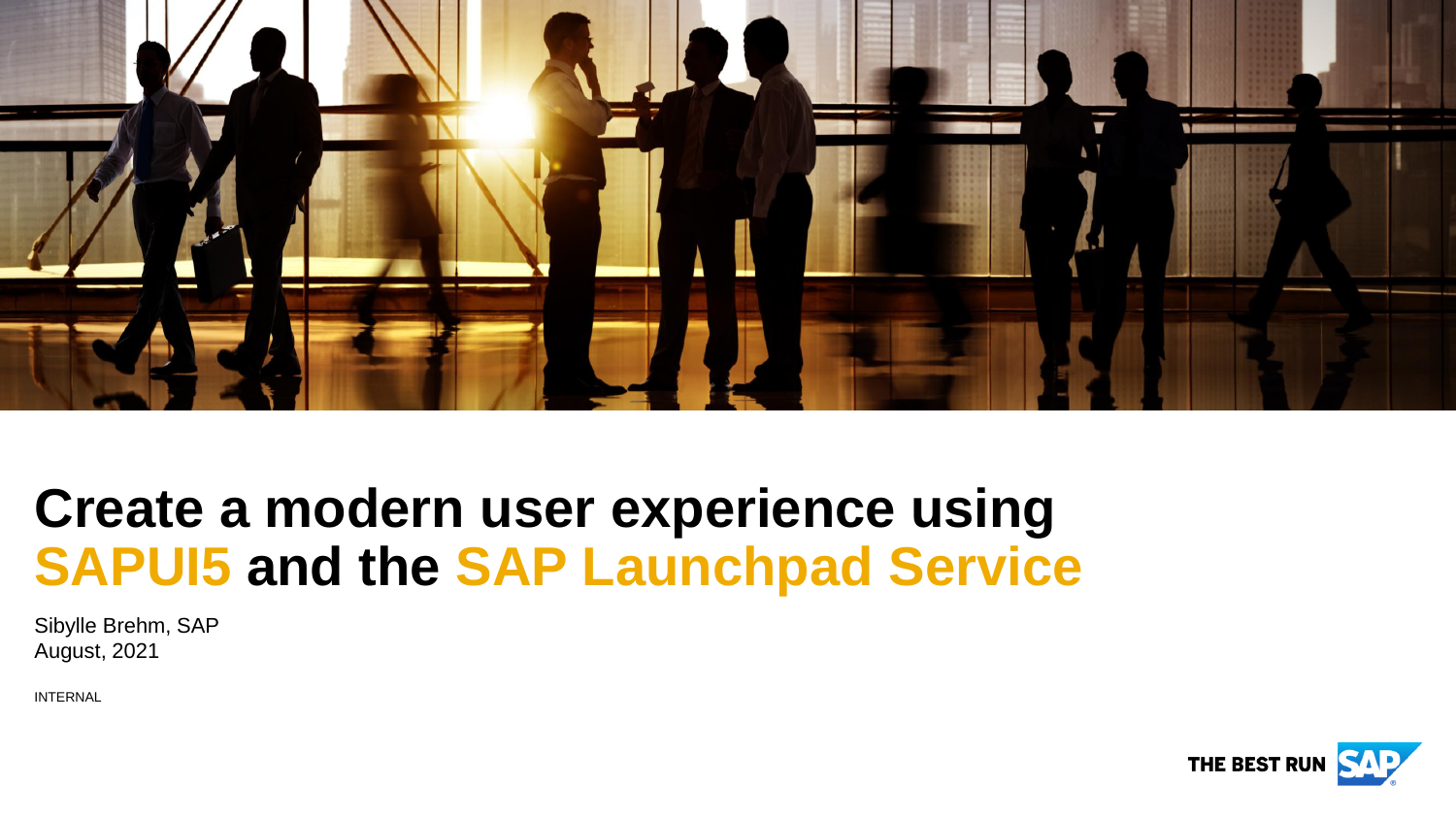# **Use cases for a establishing a central launchpad**



### **Central access**

Access SAP and third-party solutions (cloud + on premise)

#### **SAP S/4HANA**

Connect to multiple SAP S/4HANA systems via a common entry point



### **UX innovations**

Access custom apps and extensions on SAP Business Technology Platform

### **Extend reach**

Enable external access to selected apps for employees or business partners



### **UX Integration Extensions Cloud Transition**

### **SAP Fiori on the cloud**

Provide SAP Fiori launchpad experience on the cloud

### **Application sites**

Transition of application portals based on SAP Enterprise Portal to the cloud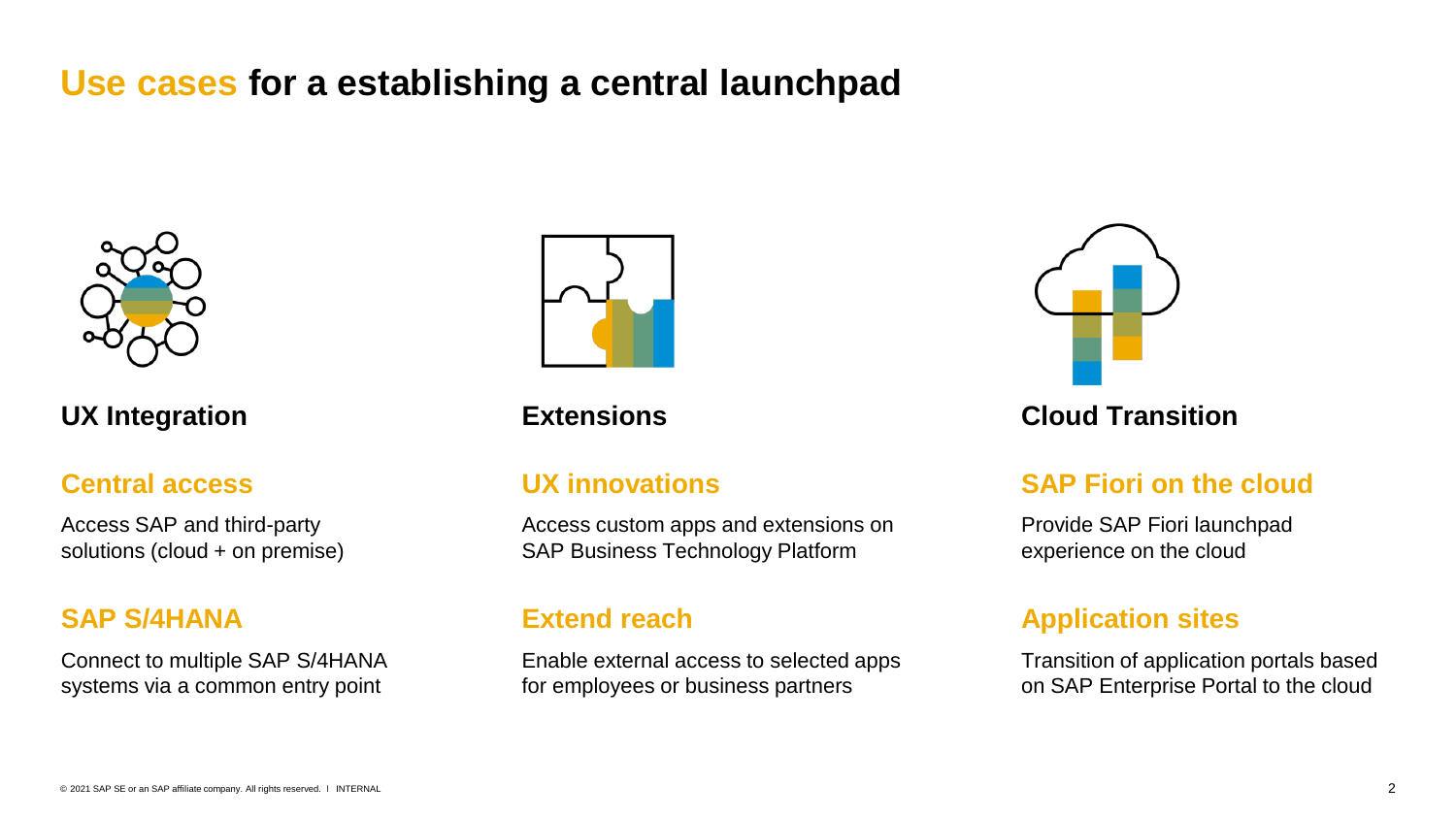## **SAP Launchpad service**

**SAP Launchpad service** enables organizations to establish a central point of access to SAP, custom-built, and third-party applications and extensions, both in the cloud and on premise.

#### **Benefit**

**• Increase productivity and efficiency of business users** by quickly and easily accessing relevant apps and content

### **Key capabilities**

- Central point of access for apps, tasks, and notifications
- Home page personalization
- **.** Intuitive role-based navigation with flexible content structure
- **Smooth app integration for different UI technologies and** third-party Web apps
- **Integration with central services for managing tasks,** notifications, and single sign-on
- **Extensible framework for customization and branding**

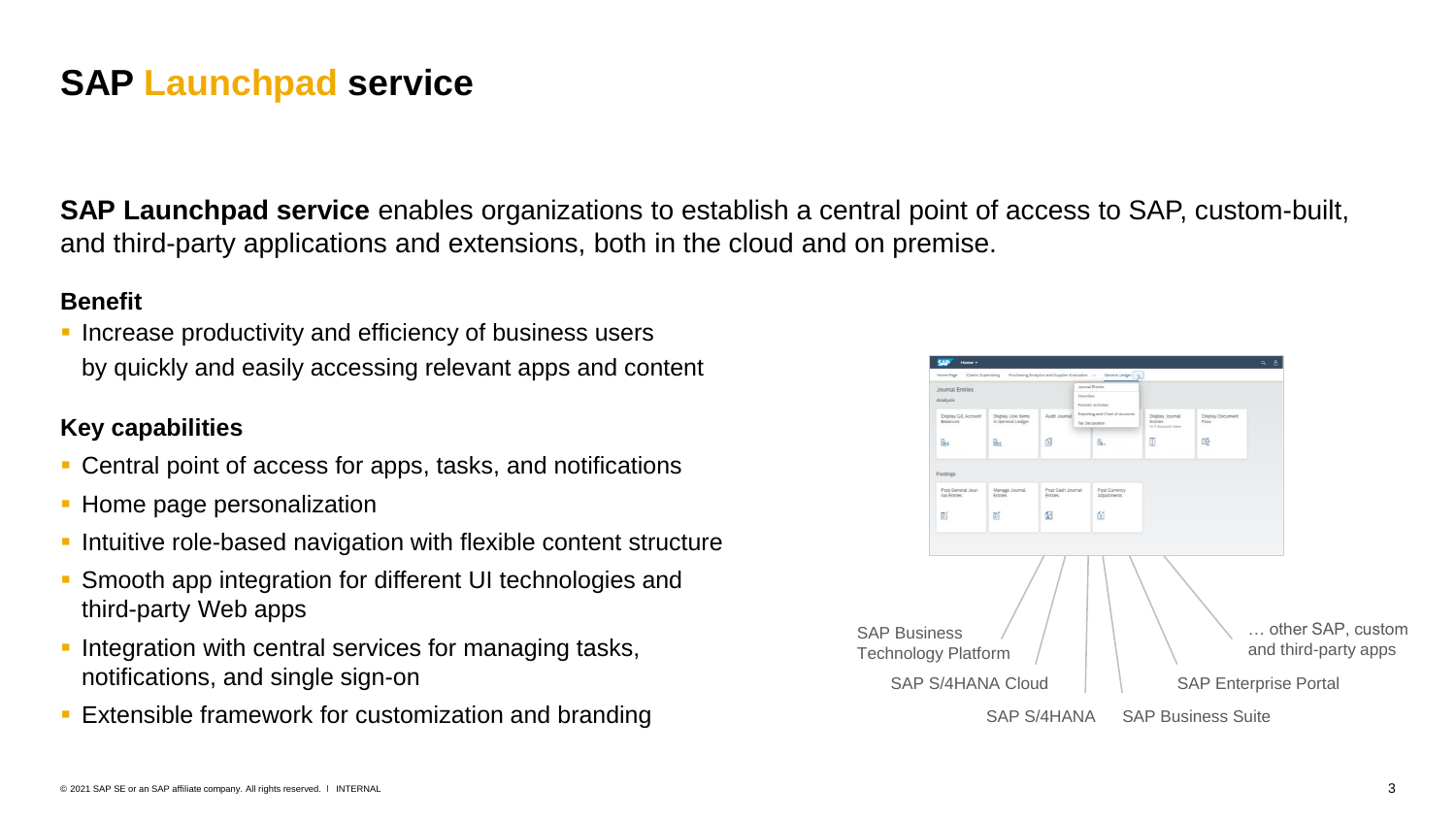# **Establish a central point of access on SAP Business Technology Platform**

high-level architecture

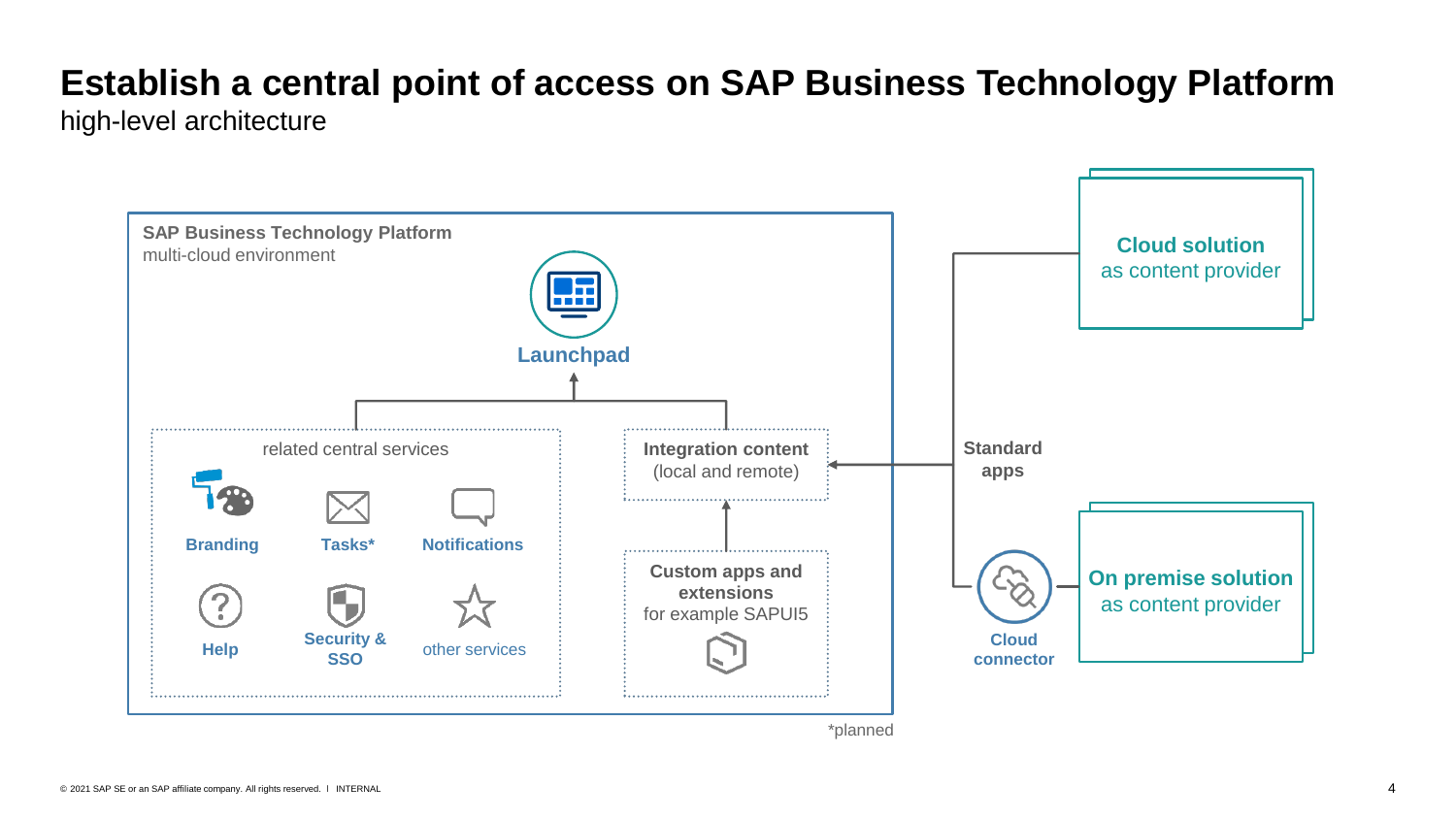# **Benefits**

Getting your job done smarter and more efficiently



- Intuitive user experience based on SAP Fiori design
- Simplified access to apps and services (desktop and mobile)
- Personalized home page with relevant, role-based content



- ✓ Fast access to information and efficient navigation via central, unified experience
- **Proactive notifications**
- ✓ Focus on important KPIs and live business data



### **Increase engagement 6 and Boost productivity 6 and 1 and 1 mprove operations efficiency**

- Streamline UX integration for common SAP solutions
- Out of the box integration with central services
- Seamless app integration for common UI technologies